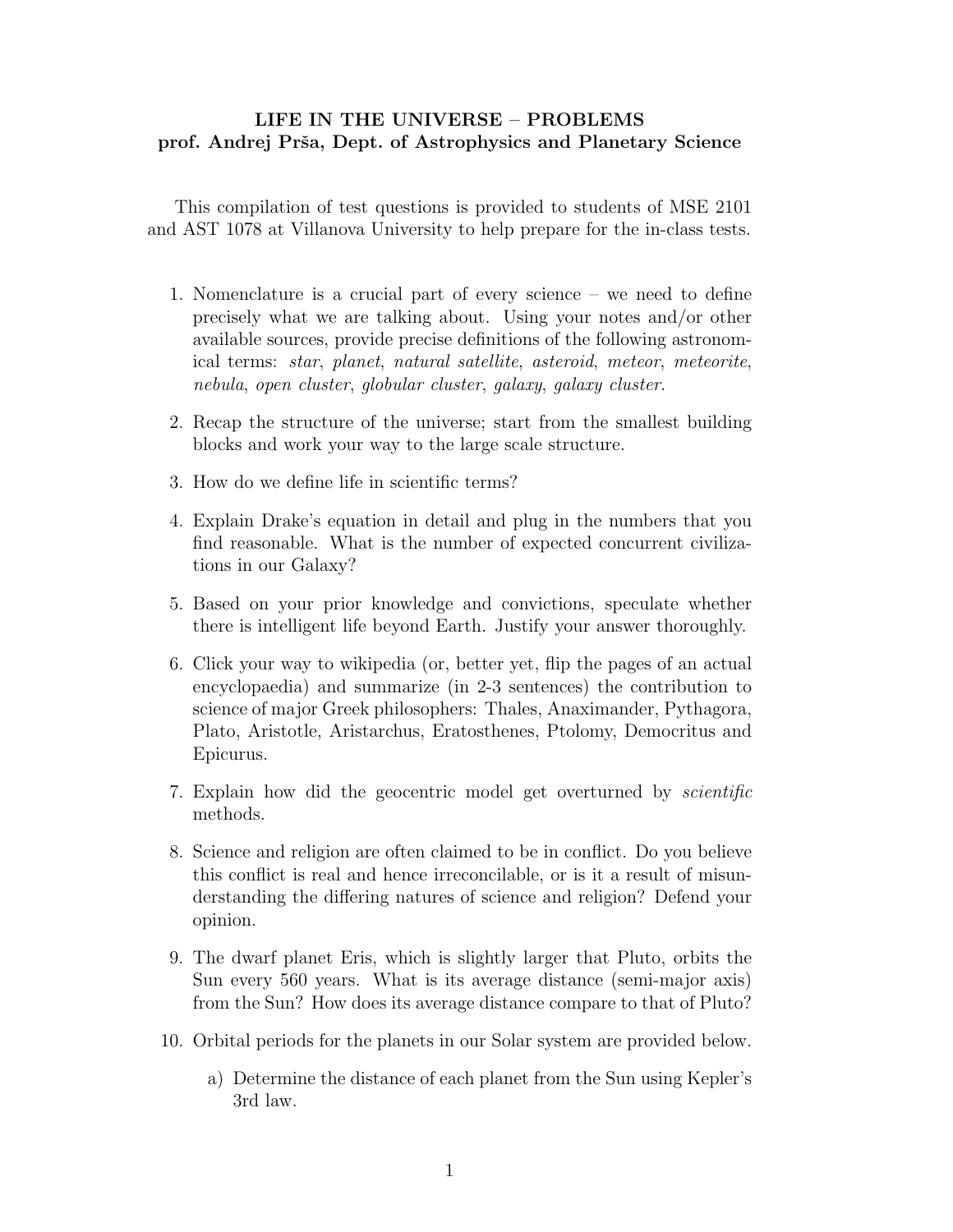- b) Determine the distance of each planet from the simple power law called the Titius-Bode formula:  $a = 0.4 + 0.3 \times 2^m$ , where  $m =$  $-\infty$ , 0, 1, 2, ... for Mercury, Venus, Earth, etc. Note that you need to count the asteroid belt as well. This formula effectively states that each planet is predicted to be roughly twice as far away from the Sun as the previous planet.
- c) Compute the percent error of the Titius-Bode prediction for each planet.

| Planet:        | Mercury | Venus | $_{\rm Earth}$ | Mars | Belt | Jupiter | Saturn | Uranus | Neptune |
|----------------|---------|-------|----------------|------|------|---------|--------|--------|---------|
| Period [yrs]   | 0.24    | 0.62  |                | 1.88 |      | 11.86   | 29.46  | 84.01  | 164.8   |
| Distance [au]  |         |       |                |      |      |         |        |        |         |
| Titius-Bode:   |         |       |                |      |      |         |        |        |         |
| Percent error: |         |       |                |      |      |         |        |        |         |

- 11. In recent years, the Vatican has devoted a lot of resources to learning more about the trial of Galileo and understanding past actions of the Church in the Galileo case. Learn more about such studies, and write a short report about the current Vatican view of the case.
- 12. What makes up a scientific theory and how is a theory different from a hypothesis?
- 13. What is Occam's razor and how does it apply to Ptolomeic vs. Galileian model, and how does it apply to Newton's theory of gravity vs. Einstein's theory of relativity?
- 14. How does the Goldilocks theorem apply to science? Find examples from real life and from science and explain why the Goldilocks theorem applies.
- 15. Recap the nebular formation theory of the solar system and comment on its current challenges.
- 16. What is our best guess at how the universe began and what it consists of? What are the scientific arguments that support that guess? Based on that, should Big Bang be called a theory or a model? (hint: this is a difficult question without a clear answer; read up on it online before you provide your own opinion; remember that argumentation is key, and following the key points of scientific writing is crucial).
- 17. You are hired as this class's personal detective to figure out how the extrasolar planetary systems compare to our own. Find (and cite!) authoritative sources and describe the orbits, masses, sizes and other properties of discovered extrasolar planets. Do your findings have any implications to life in the universe?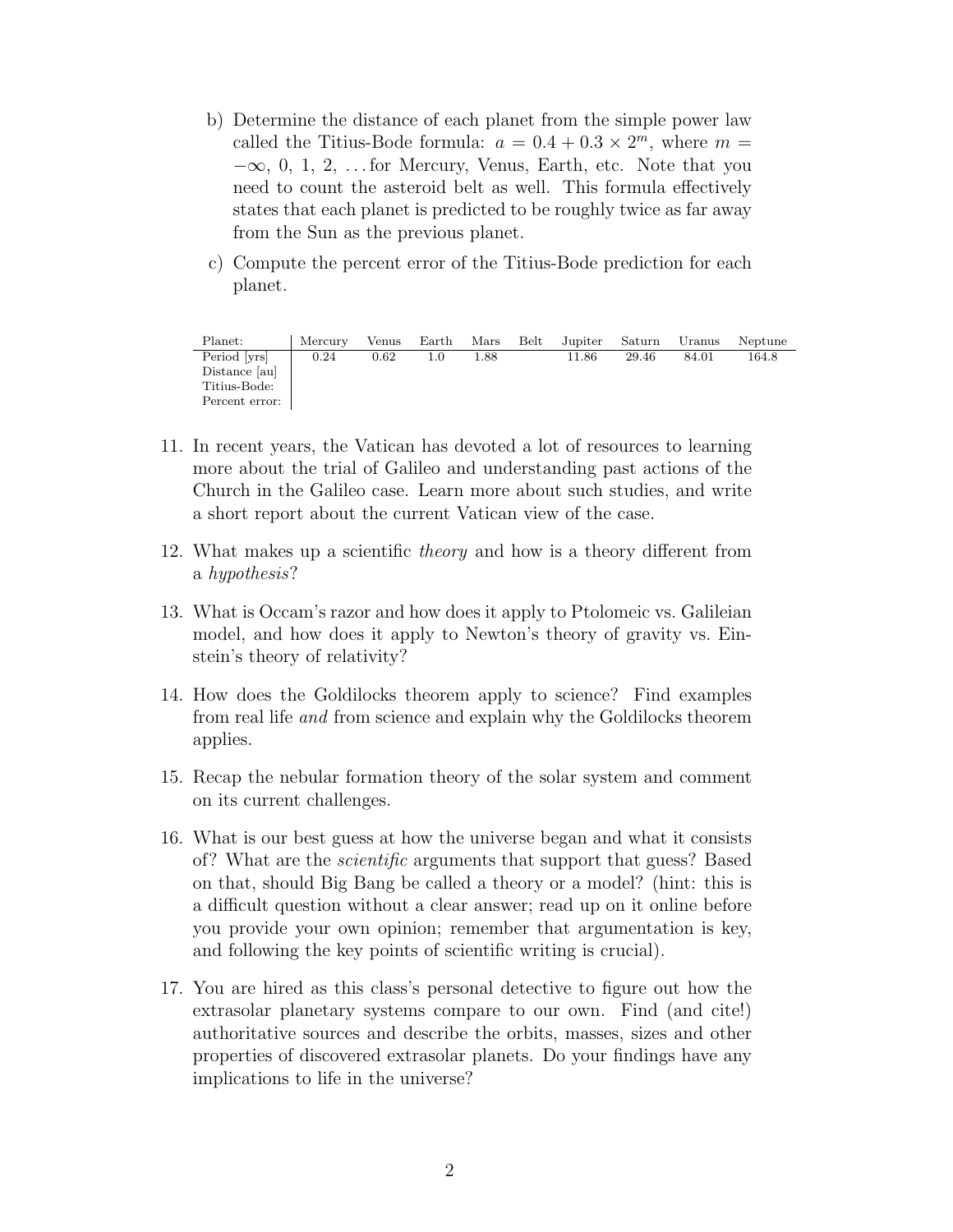- 18. Following the discussion in class and after reading Feynman's Atoms in Motion, explain what our material world is made of. What did you think of Feynman's essay?
- 19. What is spectroscopy and how do we determine the chemical composition of an observed substance with it?
- 20. Which three thermodynamical quantities determine the phase state of matter? Give an example of what happens with water as you change any of the three quantities.
- 21. What is radioactive decay, and how do we determine geological ages using radiometric dating?
- 22. Name the three structural types of rock and find at least 3 examples of common rocks for each type. If you attach thumbnail pictures next to them, that might make me extra-credit happy.
- 23. Print out a periodic table of elements and spend some quality time with it. Learn and explain how the table is organized. Where are the atomic and mass numbers given? What other information is given?
- 24. How much would a 70-kg person weigh on the Moon, on Jupiter and on the Sun (if he could stand on the latter two)? Look up the masses and radii of these three celestial bodies. The value of the universal gravitational constant is  $G = 6.67 \times 10^{-11} \text{ Nm}^2/\text{s}^2$ .
- 25. Sedna is a dwarf planet that orbits the Sun at an average distance of 518 astronomical units. What is its orbital period? Google for it and check that it's correct.
- 26. One light year is the distance traveled by light in one year at a speed of 300,000 km/s.
	- a) What is this distance in km?
	- b) Convert one light day, one light hour, one light minute and one light second to km.
- 27. How does quadrupling the distance between two objects affect the gravitational force between them?
- 28. Determine the half-life of potassium-40 if you know that there is ∼9% of primordial potassium left from the time Earth was created 4.5 billion years ago.
- 29. The half-life of carbon-14 is about 5700 years. Is this a good tracer for dating fossils that are ∼1 million years old? Explain why.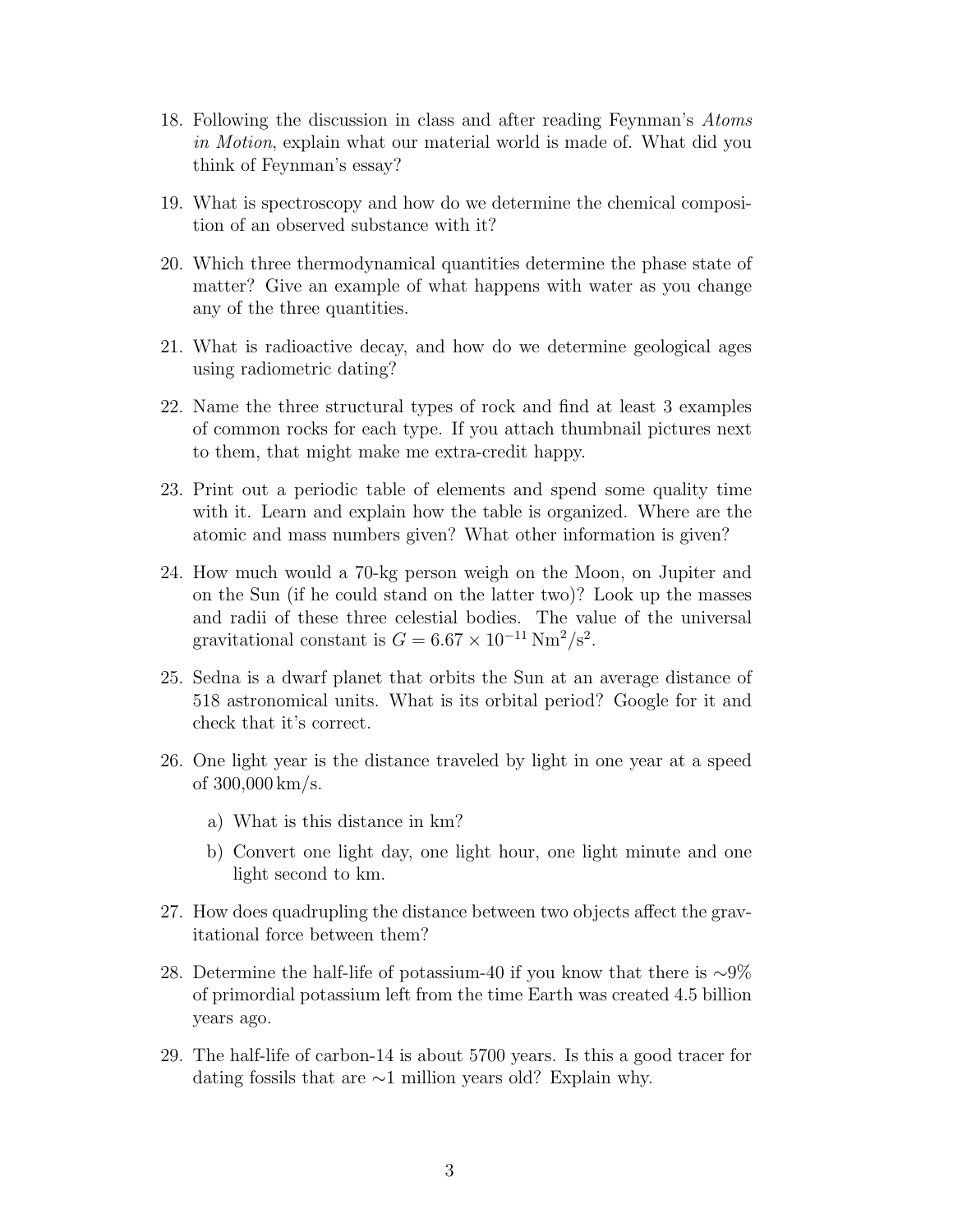- 30. Uranium-238 has a half-life of ∼4.5 billion years. A rock from lunar highlands shows that  $45\%$  of the original uranium decayed into lead. A rock from the lunar maria shows that 37% of the original uranium decayed into lead. Determine the ages of these two rocks; how do they compare? Explain why this makes sense.
- 31. According to the Titius-Bode rule, at what distance should a planet past Neptune be? What would be its orbital period?
- 32. What is the most optimistic number of currently living communicationcapable civilizations in our Galaxy if you take that, on average, there are 5 planets around every star? What is the most pessimistic number?
- 33. What is the difference between a necessary condition and the sufficient condition? Give three examples from science and three examples from everyday life.
- 34. List the 6 criteria that we use to define life and find weak points for each individually – properties of non-living matter that allow it to pass the test. Then try to think of something non-living that adheres to all 6 tests together. Would you say that the 6-prong test is adequate for defining life?
- 35. What is entropy and how does it relate to our discussion on order and structure?
- 36. How does natural selection work?
- 37. Explain what are carbohydrates, lipids, proteins and nucleic acids.
- 38. Look up online some possibilities of non-carbon based life. What basic elements are the main contenders and why? Based on that, speculate what might such non-carbon based life look like.
- 39. Flip through Chapter 5 in the book and by  $flip$  I mean: read carefully – and find all the hints that point to a common ancestor for all life on Earth. Present them in bulleted form.
- 40. In the previous homework you were asked to explain the principles of natural selection as Darwin saw them. Now that you learned about DNA, give a molecular biologist's perspective on natural selection.
- 41. What are extremophiles? Find at least 10 cases of extremophiles online, be stupendously amazed, and present their living habitats in a sentence per extremophile. Then comment on any implications of finding such a variety of extremophiles for life elsewhere.
- 42. Explain how is heredity encoded in the DNA. What is a gene, what is a genome, and what is genetic code?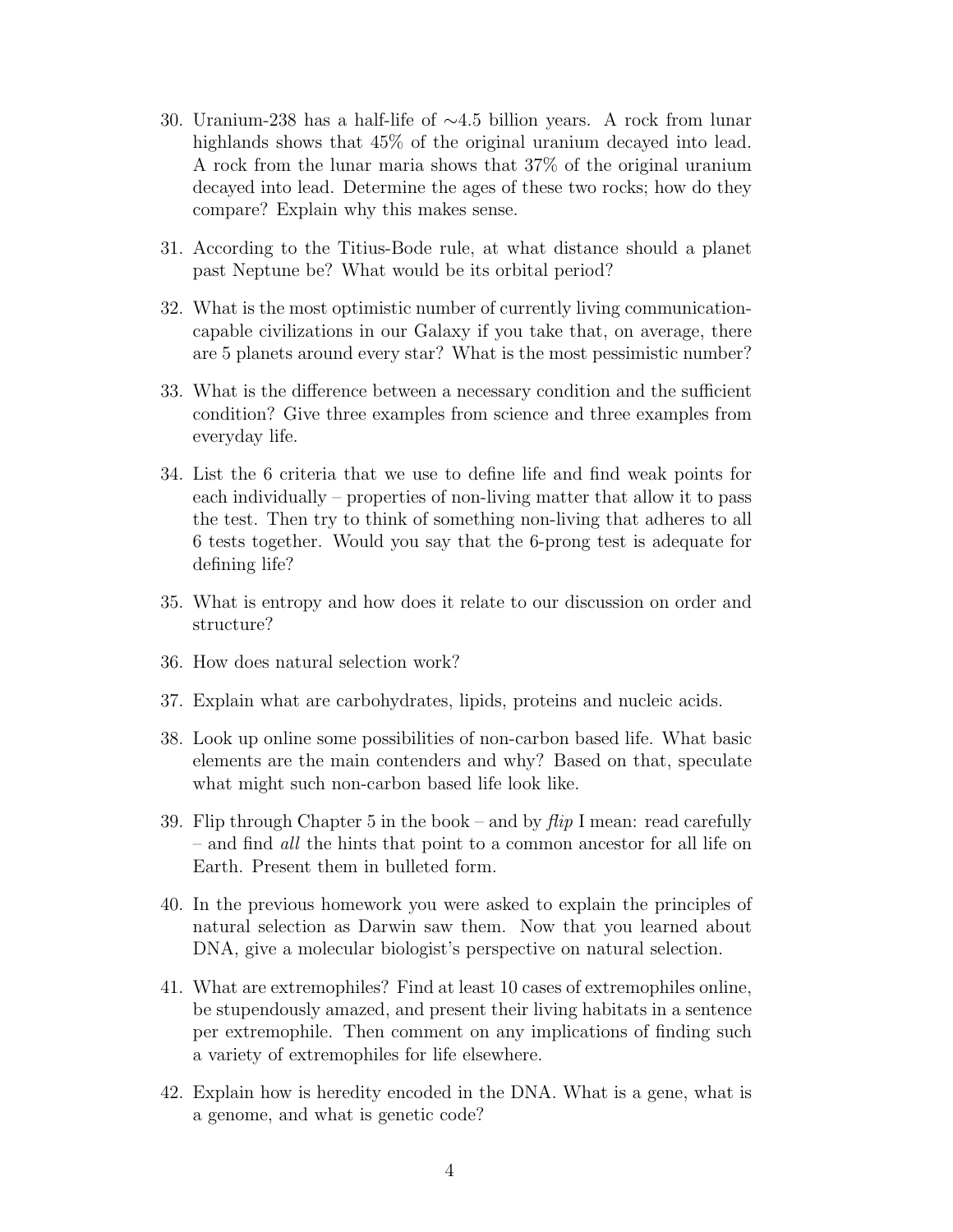- 43. Imagine you were a lucrative farmer who lived several centuries ago, and owned a herd of cows. If you wanted to boost the production of milk via artificial selection, how would you go about it?
- 44. Go online and find alternatives to the evolution theory. Are those alternatives scientific? If so, what makes them scientific? If not, what makes them *non*-scientific?
- 45. In class we discussed the evolution of life all the way up to the K-T boundary. Then Earth got struck and the mammals took over the reign of land. Read up on the subsequent evolution of primates and recap how *Homo sapiens* evolved.
- 46. What clues do we have that life on Earth commenced within the first few hundred million years of its creation?
- 47. Explain how cellular symbiosis with bacteria lead to a modern cell.
- 48. How do we explain the offset of sudden diversification during the Cambrian explosion?
- 49. Google for extinctions before the K-T boundary and determine their frequency; other than impacts, are there other phenomena that can cause massive extinctions?
- 50. Dr Kenneth Miller is a professor of biology at Brown University. He is the recipient of the Mendel Medal from Villanova in 2009. Google for his talk on youtube titled "Darwinian Grandeur" and invest one hour of your life for watching it. It really is spectacular. Then write a thoughtful reflection based on your own perception of his ideas.
- 51. What is the story of water on Mars? List all the evidence that indicates the presence of water now and throughout its history.
- 52. List the three environmental requirements for life and explain what makes water the most suitable medium for life to evolve.
- 53. What are the prospects for life on: (a) Moon and Mercury; (b) Venus; (c) Mars; (d) Jovian planets; (e) Jovian moons; (f) other minor bodies?
- 54. What are the 4 experiments that were conducted by Viking and how do they address the question of life on Mars?
- 55. Google for the rovers currently on Mars and list their major achievements.
- 56. Curiosity is our latest rover on the surface of Mars. Find and recap the press releases made in 2013 associated with Curiosity and comment on the success of the mission.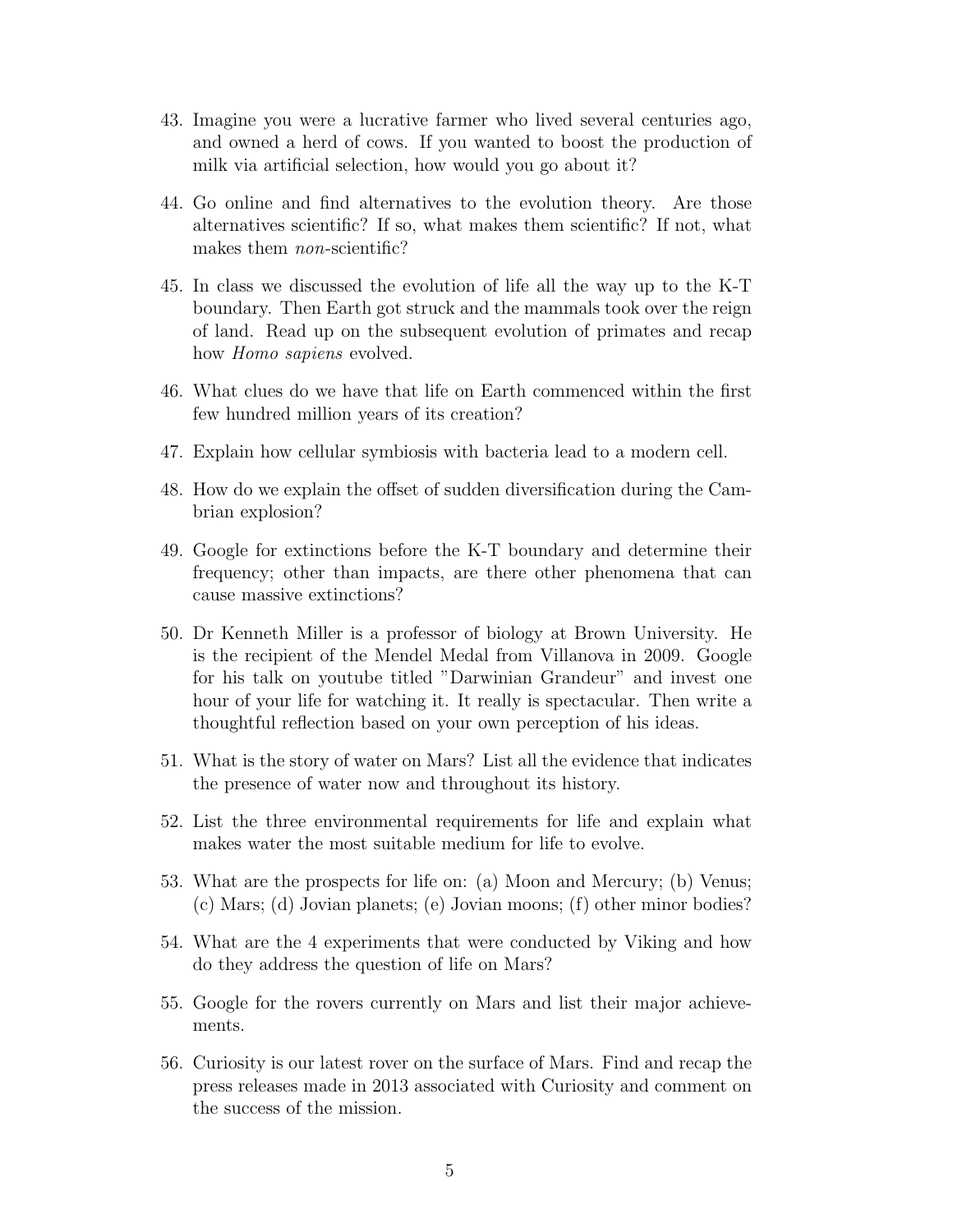- 57. Recap the prospects for life on Mars inferred from the study of the martian meteorite ALH84001.
- 58. How do large jovian moons differ from small jovian moons, and how does the formation process explain those differences?
- 59. Describe the cause of tides on Earth, why they lead to tidal friction, and how tidal friction affects Earth's rotation and the orbit of the Moon.
- 60. What is tidal heating and how does orbital resonance play into it? What consequence does it have on Io?
- 61. Describe the evidence for subsurface oceans on Europa.
- 62. Although Europa is a promising place to look for life, penetrating its thick icy crust will be difficult. Suggest a possible way of making a spacecraft that could enter the europan ocean. If it is technically feasible, do you think we should do it soon, or wait until we have further evidence of life? Defend your opinion.
- 63. What is the habitable zone? How are the inner and the outer boundary defined and how do they change in time?
- 64. What are the main arguments of subsurface liquid water on Ganymede and Callisto?
- 65. How does Titan compare to Earth in terms of surface features? What similarities are there between the two celestial bodies? Is the chemistry equally similar?
- 66. Has Earth been continuously habitable? Explain the concept of continuous habitability and provide an estimate of when will Earth stop being habitable.
- 67. Is global warming a scientific fact? Comment on the statements that "continued  $CO<sub>2</sub>$  emission caused by mankind will trigger a runaway greenhouse effect by 2025", and that "severe winters are the clear indication that global warming is a myth".
- 68. Read up on the exploration of Venus. How do we know about its history and how did we conclude that runaway greenhouse effect can describe the appearance of Venus today?
- 69. Would it make sense to expect that many extra-solar systems are similar to ours? Argue carefully.
- 70. Explain in detail how ancient Greek philosophy gave rise to scientific thought. Name the most important thinkers of that time.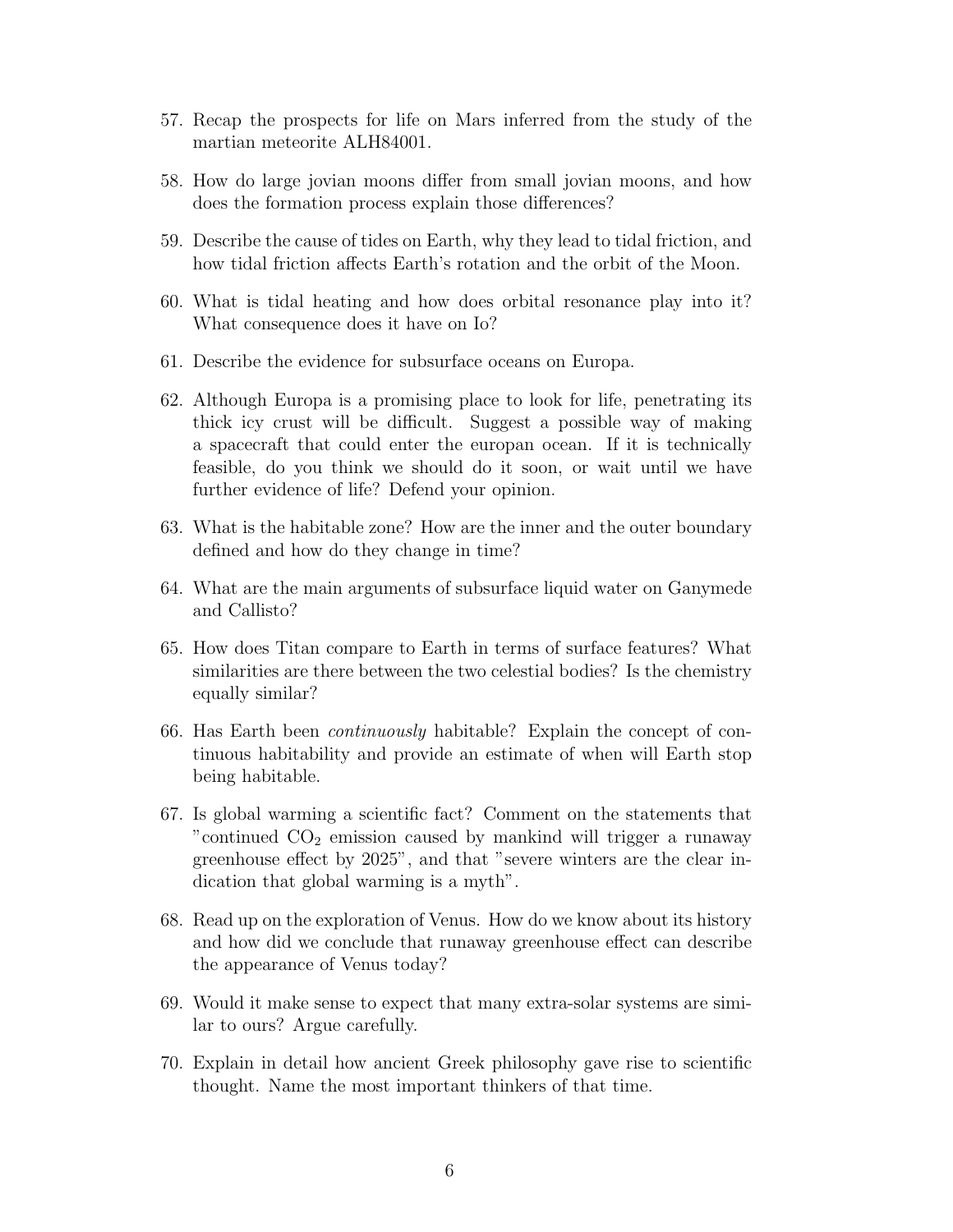- 71. The apparent retrograde motion of the planets is what ultimately proved the geocentric system wrong. Explain how. Make sure that you precisely state what retrograde motion is.
- 72. What drives plate tectonics in the Earth's lithosphere? Name three types of plate interactions and provide at least one example for each.
- 73. In his novel Off on a Comet, Jules Verne described the comet called Gallia. He stated that its orbital period is 2 years and that its distance from the Sun is 820 million km. Does that make sense?
- 74. In contrast to cool gas that produces absorption lines in the spectrum, the very hot glowing objects also feature emission lines. Speculate what causes emission lines on the atomic level.
- 75. Should personal testimony be accepted as valid scientific evidence? Argue carefully.
- 76. Explain in detail how the renaissance brought down the geocentric model. Name the most important thinkers of that time.
- 77. What evidence makes scientists think that our universe is made mostly of dark matter and dark energy?
- 78. Name the three hypotheses for the origin of the Moon and the scientific arguments that proved them false. What is the currently adopted model and why does it make sense?
- 79. Using the Titius-Bode rule, determine the distance of the asteroid belt from the Sun. If the asteroid belt were a planet, what would its orbital period around the Sun be?
- 80. Imagine an Earth-size extra-solar planet that orbits a star similar to the Sun at 1.4 au. Can such a planet be habitable? If so, what would its atmosphere need to be like when compared to Earth?
- 81. Quote the sentence about life outside Earth that Epicurus is most famous for. Do you agree with him? Argue carefully.
- 82. Describe in detail Kepler's laws of planetary motion.
- 83. According to the nebular theory, how do minor bodies form? Make a clear distinction between rocky planets, gaseous planets, and other small bodies (dwarf planets, asteroids, comets).
- 84. How did Earth get oceans and an atmosphere? How did Mars lose its oceans and its atmosphere?
- 85. Suppose Earth were moved to one-third of its current distance from the Sun.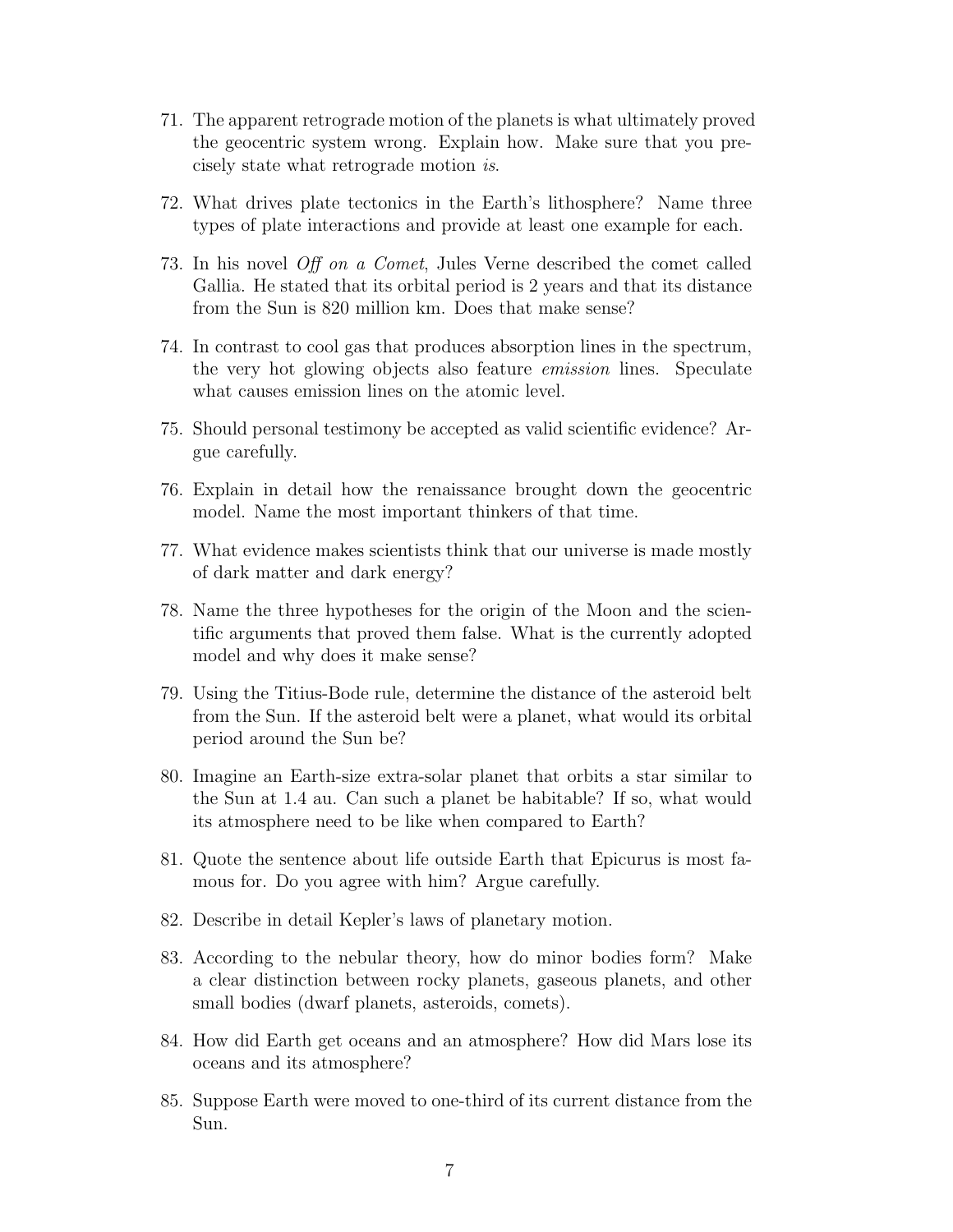- a) What would happen to the gravitational force between Earth and the Sun?
- b) What would be the orbital period of Earth?
- 86. Explain the internal structure of Earth; speculate what would happen if the core were much smaller. How would that impact its habitability?
- 87. What was Lamarck's idea of evolution and why did it not work? Explain carefully.
- 88. Explain the difference between the top-down and bottom-up approach to artificial life and give an example for each.
- 89. Why do we believe that water is an absolute requirement for life? Name the three properties that distinguish water from other liquids.
- 90. How does a genome "store" all information on a species? Make sure to explain the structure, pairing and genetic code in the DNA.
- 91. When did the first major diversity between organisms occur and why?
- 92. Small meteorites  $(< 1 \,\mathrm{kg}$  fall onto Earth approximately once a week, completely randomly. Assuming that the cross-section of an average human is  $\sim 0.5 \,\mathrm{m}^2$ , compute the probability of a person being hit by a meteorite in the course of 10 years. *Hint*: the probability of a single meteorite hitting a person will be the area occupied by all humans divided by the total area of Earth. The radius of Earth is  $R = 6400 \text{ km}$ and the area of a sphere is  $A = 4\pi R^2$ .
- 93. Does creationism constitute a viable scientific alternative to evolution? Explain carefully.
- 94. What is the difference between natural and artificial selection? Name at least three cases of each.
- 95. Name the three basic requirements for life and explain where in the solar system can we hope to find all three fulfilled.
- 96. What is the difference between RNA and DNA and how do we explain that we live in the DNA-dominated world today?
- 97. When did the second major diversity between organisms occur and why?
- 98. Suppose that a particular bacterial colony replicates each minute, and it started at 12:00. Further suppose that the bacterial growth completely fills the bottle exactly 1 hour after the first bacterium replicated.
	- a) At what time was the bottle half full?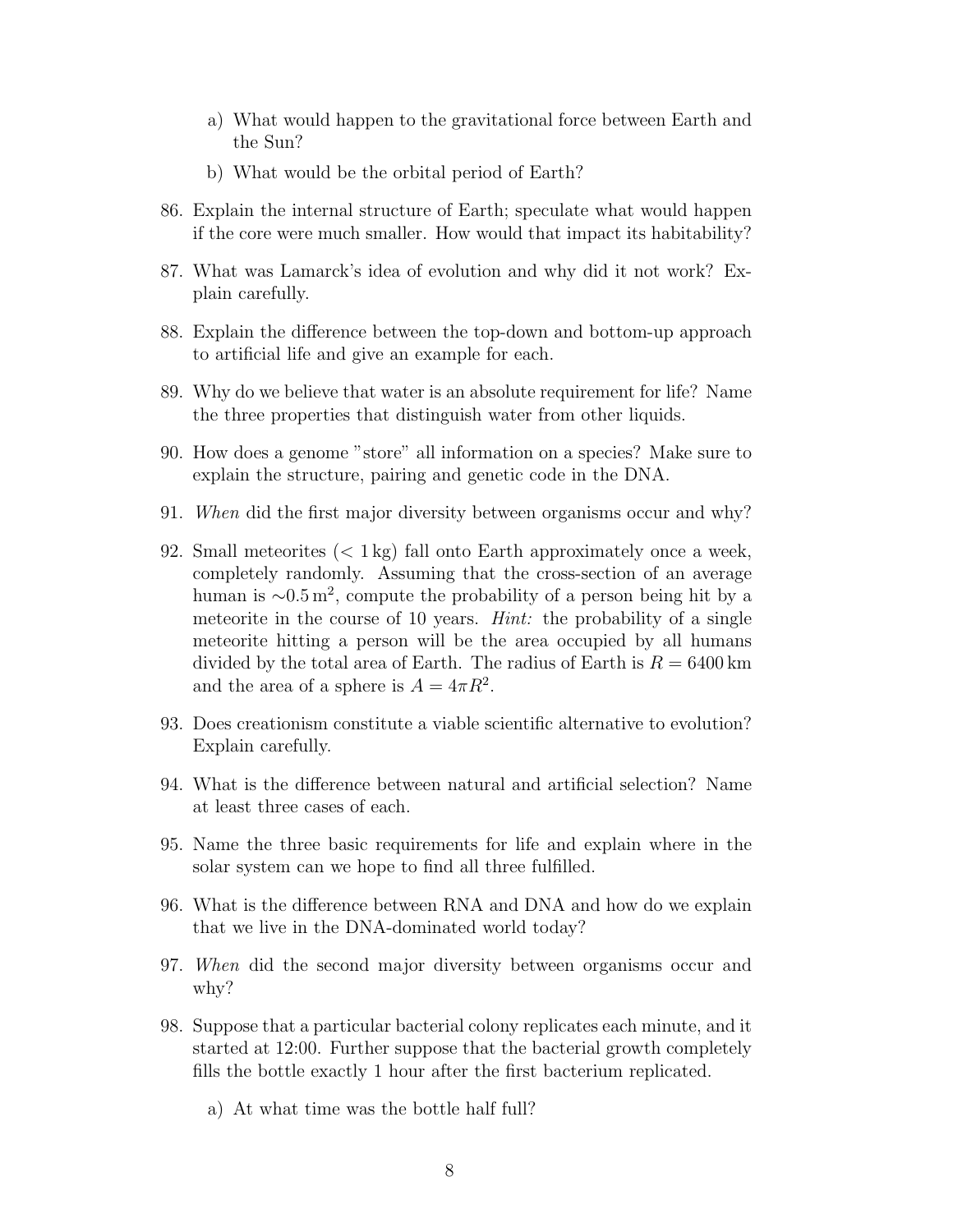- b) A clever bacterium figures out the impending disaster at 12:55. Will anyone believe the warnings?
- c) Just before the disaster, a bacterial space program discovers 3 other bottles in the lab. With an immediate and massive population distribution among the original and 3 new bottles, how much more time will bacteria buy?
- 99. How do we explain the volcanic nature of Jupiter's moon Io? Why is it an issue in the first place?
- 100. Methane can be found in notable traces in the Martian atmosphere. What are the two possibilities for the origin of this methane and why is this relevant to the question of life on Mars?
- 101. Why do we believe that the meteorite ALH84001 found in Antarctica originated from Mars and how can we tell it geological history?
- 102. List at least 3 arguments for liquid (or at least slushy) water on Europa.
- 103. Comment on the habitability of Titan. Make sure you address all three requirements for life.
- 104. Assuming that the effects of tidal interaction between Earth and the Moon did not change over time, estimate the rotational period of Earth about its axis at the time of creation, ∼4.3 billion years ago.
- 105. The canals of Mars brought forth the idea of intelligent life on the red planet. Who was the main protagonist of this idea and how did his argument deviate from the scientific method? Explain carefully.
- 106. What is the main driver of Martian weather? What is the dominant feature of Martian seasons?
- 107. What are the objections to the claim that the meteorite ALH84001 is proof for life on Mars? Should we hope to find a "better" meteorite to answer that question?
- 108. How does the habitable zone depend on the spectral type of the host star, and how does it evolve with time?
- 109. Comment on the habitability of Europa. Make sure you address all three requirements for life.
- 110. Assuming that the effects of tidal interaction between Earth and the Moon did not change over time, estimate the distance of the Moon at the time of capture, ∼4.1 billion years ago. The distance to the Moon today is 384,000 km.
- 111. Discuss the "hallmarks" of the scientific method. How do they pertain to the search for life in the universe?